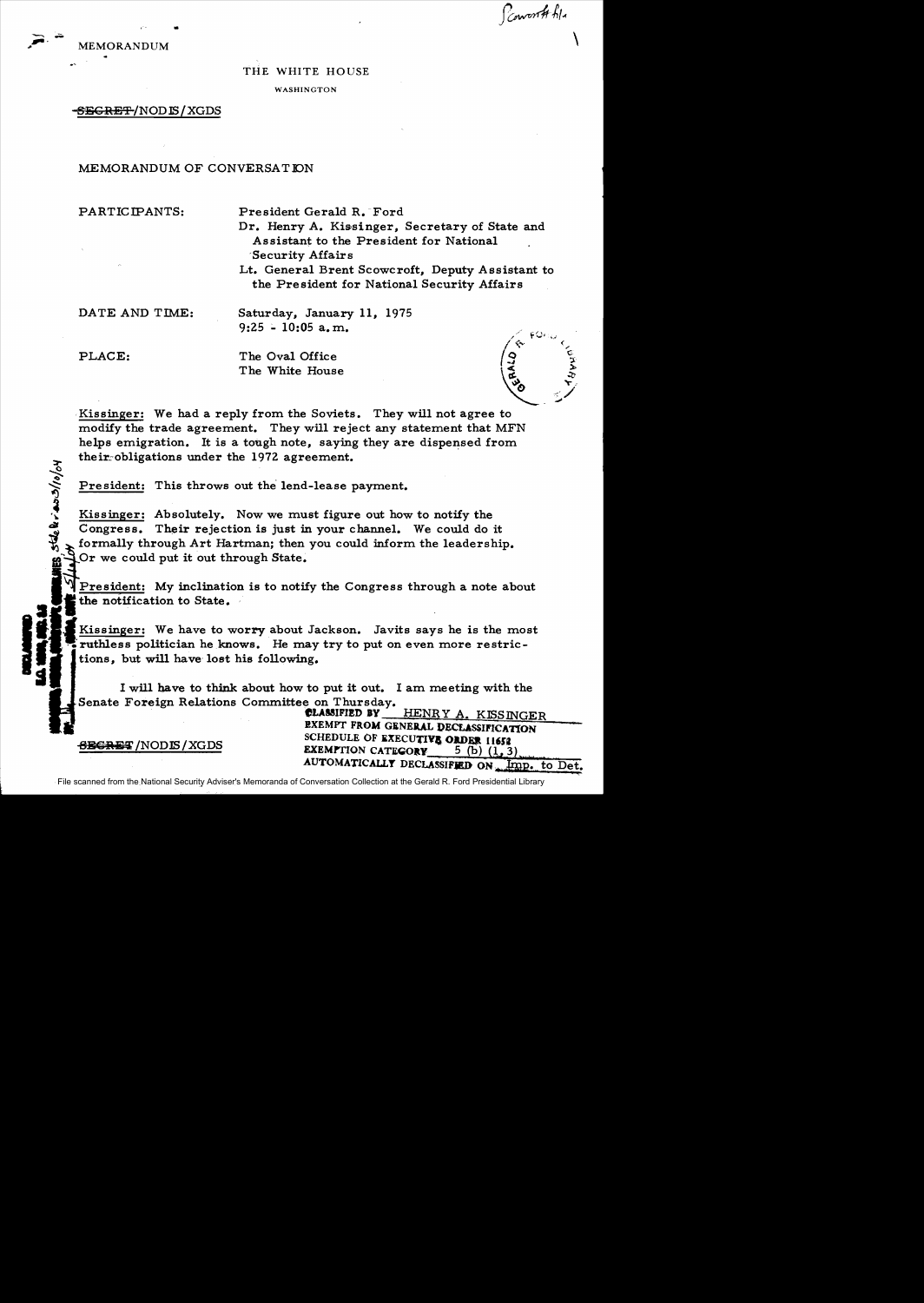## '~~:i ;,/~.)... , ;; ~:~\_eBlI!'FlNODlS/XGDS z. :

'"

President: You shouldn't announce it there.

Kissinger: Maybe if we could get it in the paper Thursday morning. I told Javits it might fail and he. said hold up for a month and he would try to get a billion.

President: I don't think we should. This is a good way to highlight the problem with the Congress that we are trying to point out.

Kissinger: On PL-480, the Humphrey Amendment is mandatory. Ideally, we need the high option and Vietnam as a Most Seriously Affected country.

## President: Indonesia?

Kissinger: No. The high option and Most Seriously Affected would let you meet your foreign policy objectives. You would make Humphrey happy.

With the existing allocation and Vietnam, you either cut Korea in half or drop Indonesia.

President: If Agriculture sayswe have enough, I will go with the high option.

Kissinger: I should talk to Humphrey. I would like to talk to him about the Congressional problem in general -- and this abstract moralism -and I could tell him we will go to the high option if he will move Vietnam to the MSA category. I would like to get some of the responsible Democrats together and try to convince them to pursue a bipartisan foreign policy.

President: I agree. They should fight us on domestic and not foreign policy. [There is discussion about Wayne Hays] .

, 남자 - 그리스 - 화도 - 그는 아이에 공원 사람 - 카이 27. 그는

Kissinger: [Mentioned the need to get a handle on the DOD budget so the President didn't have to spend his time on commissary prices.]

',' .

r ".'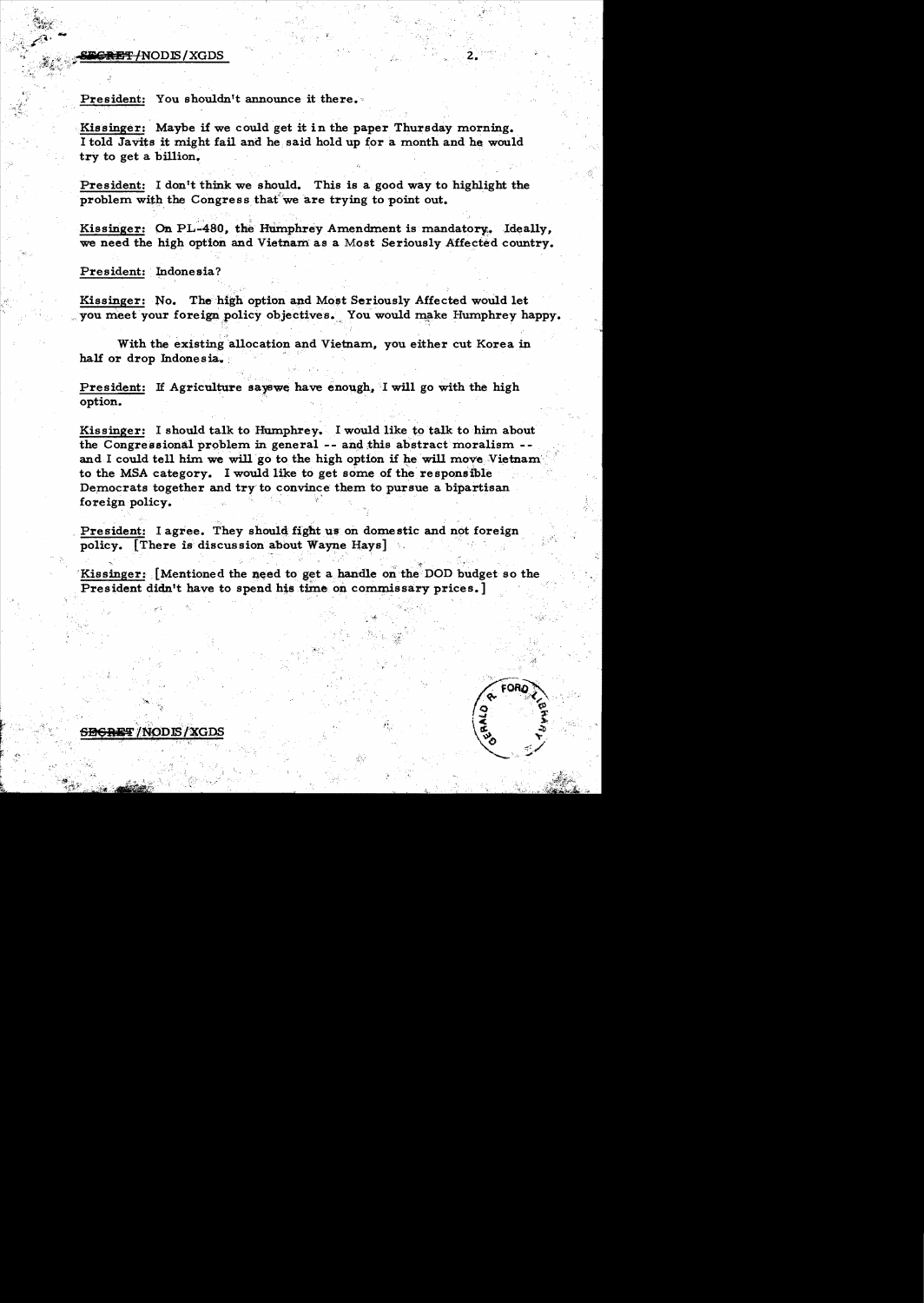Stored along Ticker & Chancerto.  $P/R$  11 Jan 75 Saturday 5 Am R we had a way from Sas. They will not agreat withy ctrade agreement, they wish reject any statement that WEN halps enough the tough with, super They au disponse de déligation under Megalement. K absolutety, how we must frijaniout low to writing Clore, Thrée registron is just in your channel. Us could do it formally then Gartenana Then you could superince bades ship. One are coult pet it ant thin state. P Un indication of to write clay these inte a motification to state L'ave have to mon dent ja kom. Juits roy Try to put on born more restrictions, but will hair lost his following. R Than a pot if well have to think about how to put it ant! ambity w/ Stac on Thurs. K Marger if we could get it vive poper This miring. I total faits it might fail i he said book up far words + he would try to get 1 him. P Idan't think we should This is a joel way te happlight a station problem will cray with tegen to point met K. Oc PL 480, Herughy Council is mondatory Idrelly, un need ce hoppe ption + VN as MSA. l'Interse K hop working and Augh option & NISA would bit jou mont jour Frigidrich Jum availed mote Hungering hoppy **E.O. 12058, SEC. 3.5**